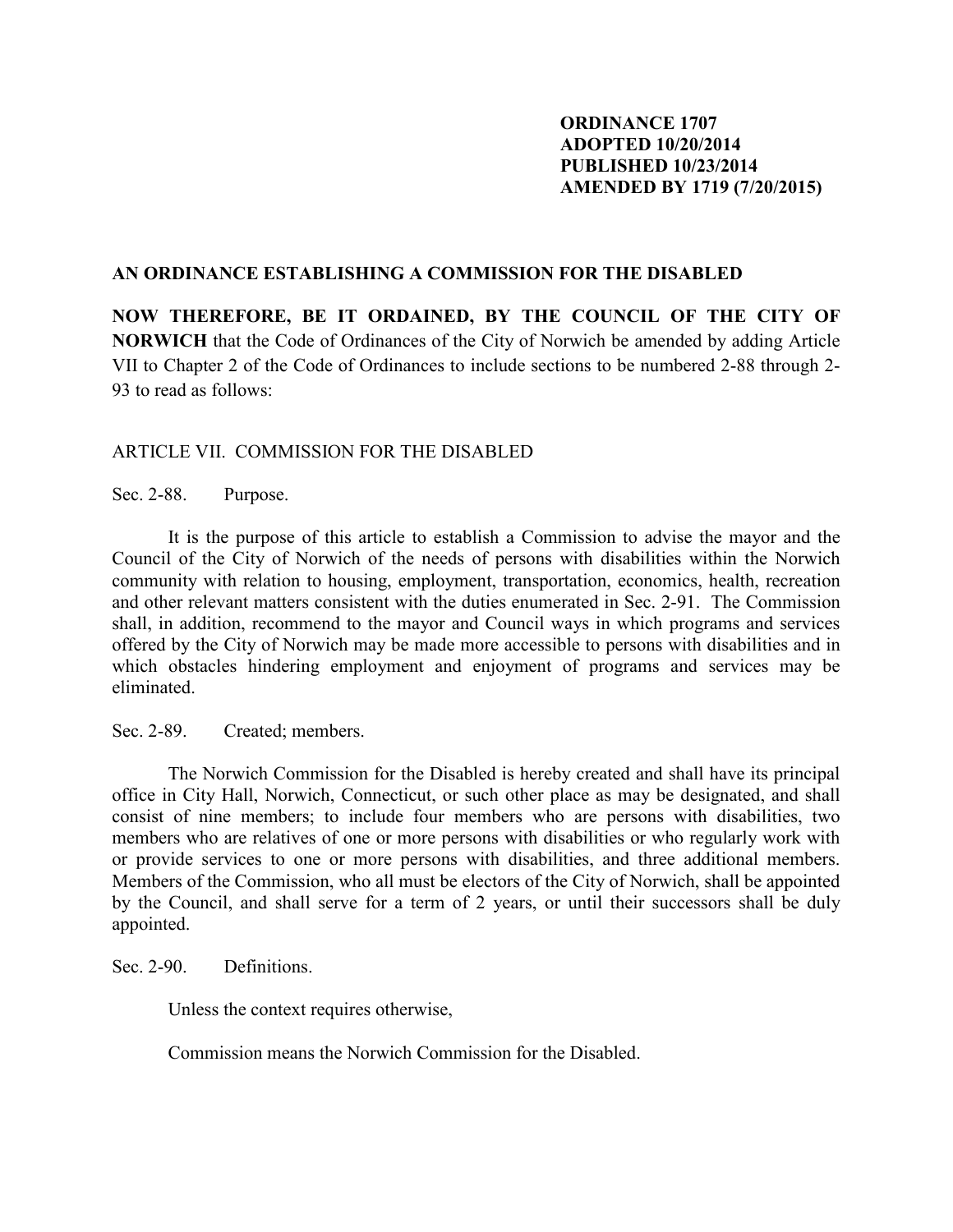Disability means any condition or characteristic that renders a person a "person with disabilities" as defined below.

 Person with disabilities means any person who (i) has a physical or mental impairment which substantially limits one or more major life activities, (ii) has a record of such an impairment, or (iii) is regarded as having such an impairment. As used herein:

- (a) Physical or mental impairment means (1) any physiological disorder or condition, cosmetic disfigurement, or anatomical loss affecting one or more of the following body systems: Neurological; musculoskeletal; special sense organs; respiratory; including speech organs; cardiovascular; reproductive; digestive; genitourinary; hemic and lymphatic; skin; and endocrine; or  $(2)$  any mental or psychological disorder, such as mental retardation, organic brain syndrome, emotional or mental illness, and specific learning disabilities. This term includes, but is not limited to, however, such diseases and conditions as orthopedic, visual, speech, and hearing impairments, cerebral palsy, epilepsy, muscular dystrophy, multiple sclerosis, cancer, heart disease, diabetes, mental retardation, emotional illness, drug addiction and alcoholism.
- (b) Major life activities means functions such as caring for one's self, performing manual tasks, walking, seeing, hearing, speaking, breathing, learning, and working.
- (c) Has a record of such an impairment means has a history of, or has been misclassified as having a mental or physical impairment that substantially limits one or more major life activities.
- (d) Is regarded as having an impairment means (1) has a physical or mental impairment that does not substantially limit major life activities, but that is treated by the commission as constituting such a limitation; or (2) has a physical or mental impairment that substantially limits major life activities only as a result of the attitudes of others toward such impairment.

Sec. 2-91 Powers and Duties.

 The Norwich Commission for the Disabled is hereby empowered to exercise all the duties as an advisory body consistent with its purpose as stated in Sec. 2-88 and as further set forth in this section.

The duties of the Norwich Commission for the Disabled shall be as follows:

- (a) To continuously study and analyze the needs of residents with disabilities in Norwich in order to maintain innovative approaches to their changing needs.
- (b) To foster understanding and respect for persons with disabilities.